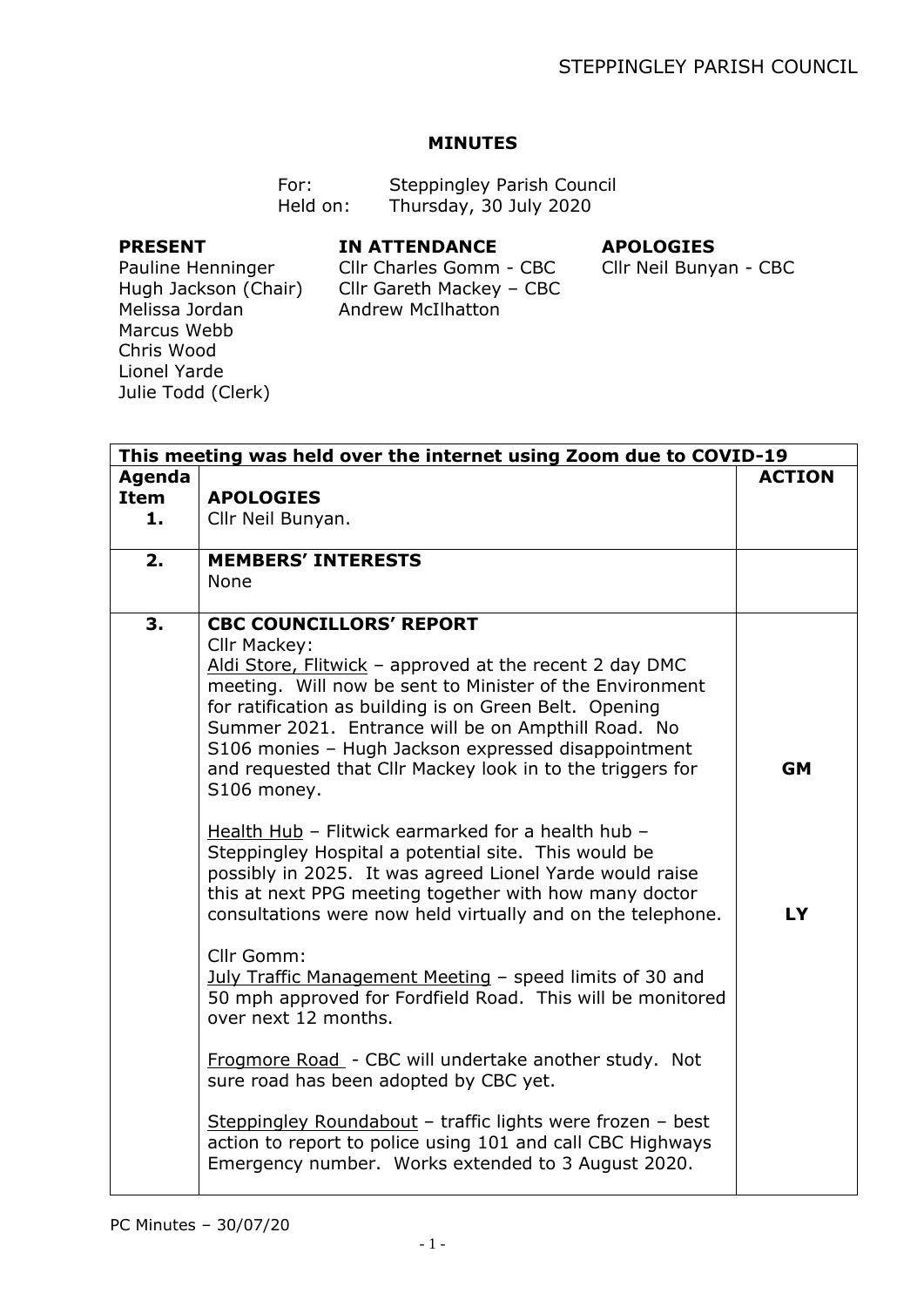|    | CBC Highways Reporting Portal - CBC to adopt new system<br>in September - Fix My Street which is currently used by 19<br>local authorities.<br>One Network App - shows all roadworks information.<br>Rectory Road/Cobblers Lane - being used as a race track.<br>The police are aware and have mounted a number of action<br>days resulting in a couple of apprehensions.<br>Crematorium - both councillors reported that there was no<br>further news.<br>New Homes Bonuses - CPRE reported that CBC tops league<br>for this Government scheme - $£1.3/4m$ over last 3/4 years.<br>CBC use this money across the county as opposed to in the<br>area of construction.<br>Impact of Covid-19 on CBC Finances - reportedly a £29m<br>hole in budget due to loss of income and increased<br>expenditure on certain services. Have received a £13.7m<br>grant from Government. CBC in "healthier" position than<br>two neighbouring authorities. |  |
|----|-----------------------------------------------------------------------------------------------------------------------------------------------------------------------------------------------------------------------------------------------------------------------------------------------------------------------------------------------------------------------------------------------------------------------------------------------------------------------------------------------------------------------------------------------------------------------------------------------------------------------------------------------------------------------------------------------------------------------------------------------------------------------------------------------------------------------------------------------------------------------------------------------------------------------------------------------|--|
| 4. | <b>MINUTES OF 4 JUNE 2020 MEETING</b>                                                                                                                                                                                                                                                                                                                                                                                                                                                                                                                                                                                                                                                                                                                                                                                                                                                                                                         |  |
|    | One amendment:<br>3. Fordfield Light - "nuisance" should be added.<br>Duly approved and duly signed.                                                                                                                                                                                                                                                                                                                                                                                                                                                                                                                                                                                                                                                                                                                                                                                                                                          |  |
| 5. | <b>MATTERS ARISING</b><br>6e. Hugh Jackson has spoken with The French Horn and<br>they do not wish to use part of the recreation ground.<br>Other matters to be covered in reports.                                                                                                                                                                                                                                                                                                                                                                                                                                                                                                                                                                                                                                                                                                                                                           |  |
| 6. | <b>REPORTS</b>                                                                                                                                                                                                                                                                                                                                                                                                                                                                                                                                                                                                                                                                                                                                                                                                                                                                                                                                |  |
|    | a) Planning<br>CB/20/02325/FUL The Drovers - Erection of Marquee<br>SPC councillors reported that feedback from the village is<br>overwhelming against this application. Key points:<br>Marquee is a temporary structure whereas the<br>application is for a permanent facility<br>Noise outside the marquee has not been accounted for.<br>$\bullet$<br>Does a sound system fall under planning? Sound report<br>is with marquee flaps/doors closed. Generators would<br>be needed and these have not been accounted for.<br>Licensee responsible for limiting sound - would this be<br>$\bullet$<br>enforceable/is it realistic?<br>Land - is it garden or agricultural land? Enforcement<br>Notice stated land should be reinstated and trees<br>planted neither have been carried out                                                                                                                                                     |  |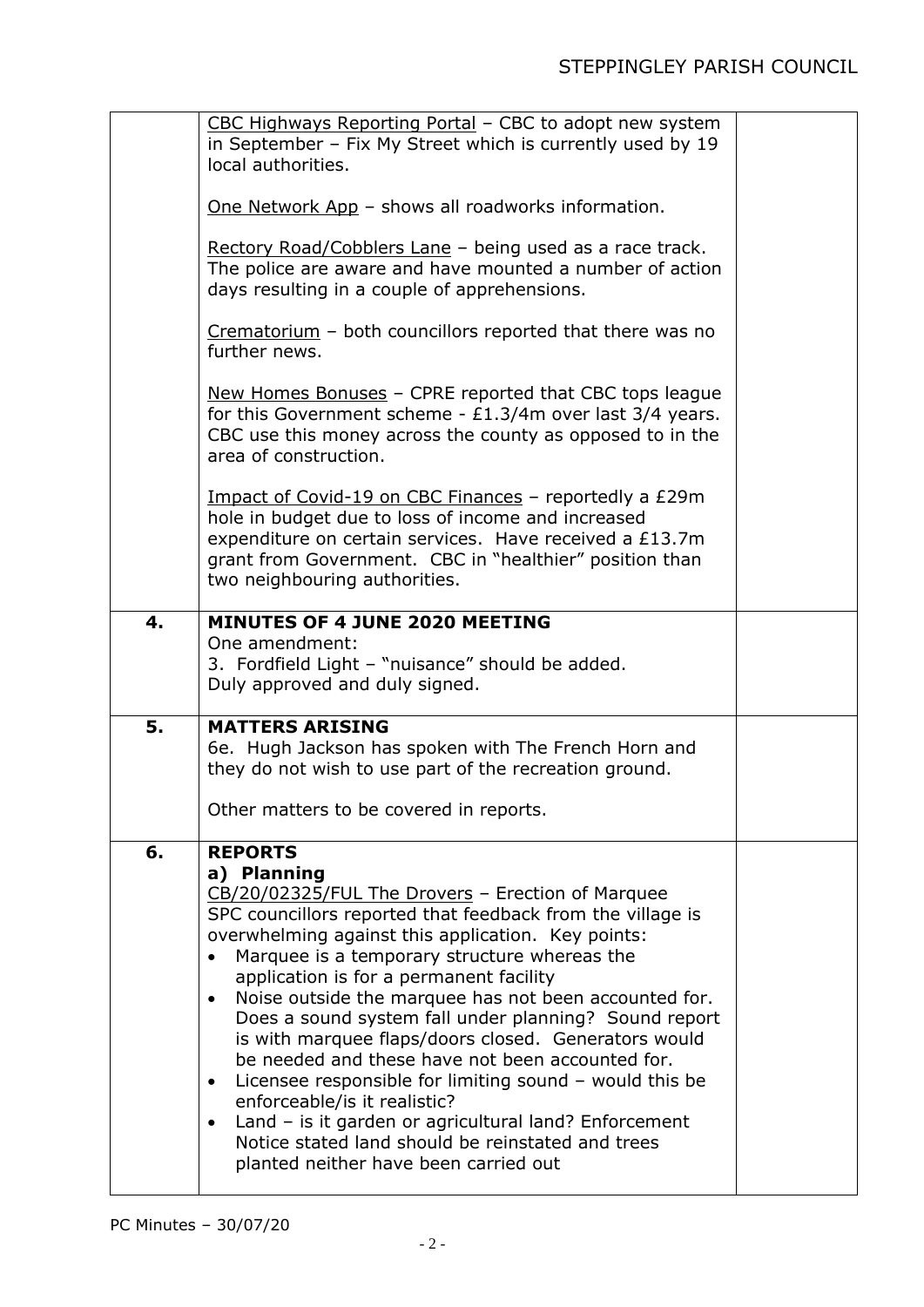| Highways - anomalies between application and sound<br>$\bullet$<br>report which states a car park at the back.<br>2m Fence - this would necessitate digging up<br>$\bullet$<br>shrubs/trees<br>It was agreed that:<br>1. SPC councillors would email HJ with points<br>2. SPC would object to this application<br>3. CBC Ward Councillors would be asked to call application<br>in to DMC<br>4. Village would be informed of SPC's decision to object to<br>application and ask villagers to register their views with<br><b>CBC</b><br>Woofstop - No objection. | <b>ALL</b><br>HJ.<br>CG/<br>NB/GM<br><b>PH</b> |
|------------------------------------------------------------------------------------------------------------------------------------------------------------------------------------------------------------------------------------------------------------------------------------------------------------------------------------------------------------------------------------------------------------------------------------------------------------------------------------------------------------------------------------------------------------------|------------------------------------------------|
| b) Highways<br>Chris Wood attended recent CBC Highways meeting:<br>1) Radar Speed Sign - awaiting approval from CBC as they<br>are responsible for the verges/installing.<br>2) Verges + wild flowers - reported that "wild" verges<br>result in slower traffic. Can SPC scatter seeds?                                                                                                                                                                                                                                                                          | <b>CW</b>                                      |
| c) Footpaths, P3, Hedges, Trees & Conservation<br>Rectory Road Hedge - hedge on roadside + up to pavilion<br>has now been cut. Invoice for works £240 - approved.<br>Village Hall Clock - two motors replaced under quarantee.<br>Hedge opposite Steppingley Hospital - Lionel Yarde has<br>reported to CBC.                                                                                                                                                                                                                                                     |                                                |
| d) SVA<br>No report                                                                                                                                                                                                                                                                                                                                                                                                                                                                                                                                              |                                                |
| e) Recreation Ground<br>Play Equipment - It was agreed Marcus Webb would contact<br>SVA re best time for annual ROSPA inspection to take place.                                                                                                                                                                                                                                                                                                                                                                                                                  | <b>MW</b>                                      |
| f) Steppingley Profile<br>Flower planter is on order to be sited on "triangle". As a<br>new planter installed and planted up by Indi Jackson and<br>Julie Neilson (from funds raised by the Dickensian Fayre) is<br>now in situ, it was agreed that the planter money could be<br>diverted into, possibly, a noticeboard by the church.<br>Melissa Jordan to investigate and report back.                                                                                                                                                                        | <b>MJ</b>                                      |
| Defibrillator has been cleaned.<br>Village library is overflowing. Possible future purchase -<br>larger shelves.<br>g) Communications                                                                                                                                                                                                                                                                                                                                                                                                                            |                                                |
| Village WhatsApp group continues to be a great success.                                                                                                                                                                                                                                                                                                                                                                                                                                                                                                          |                                                |